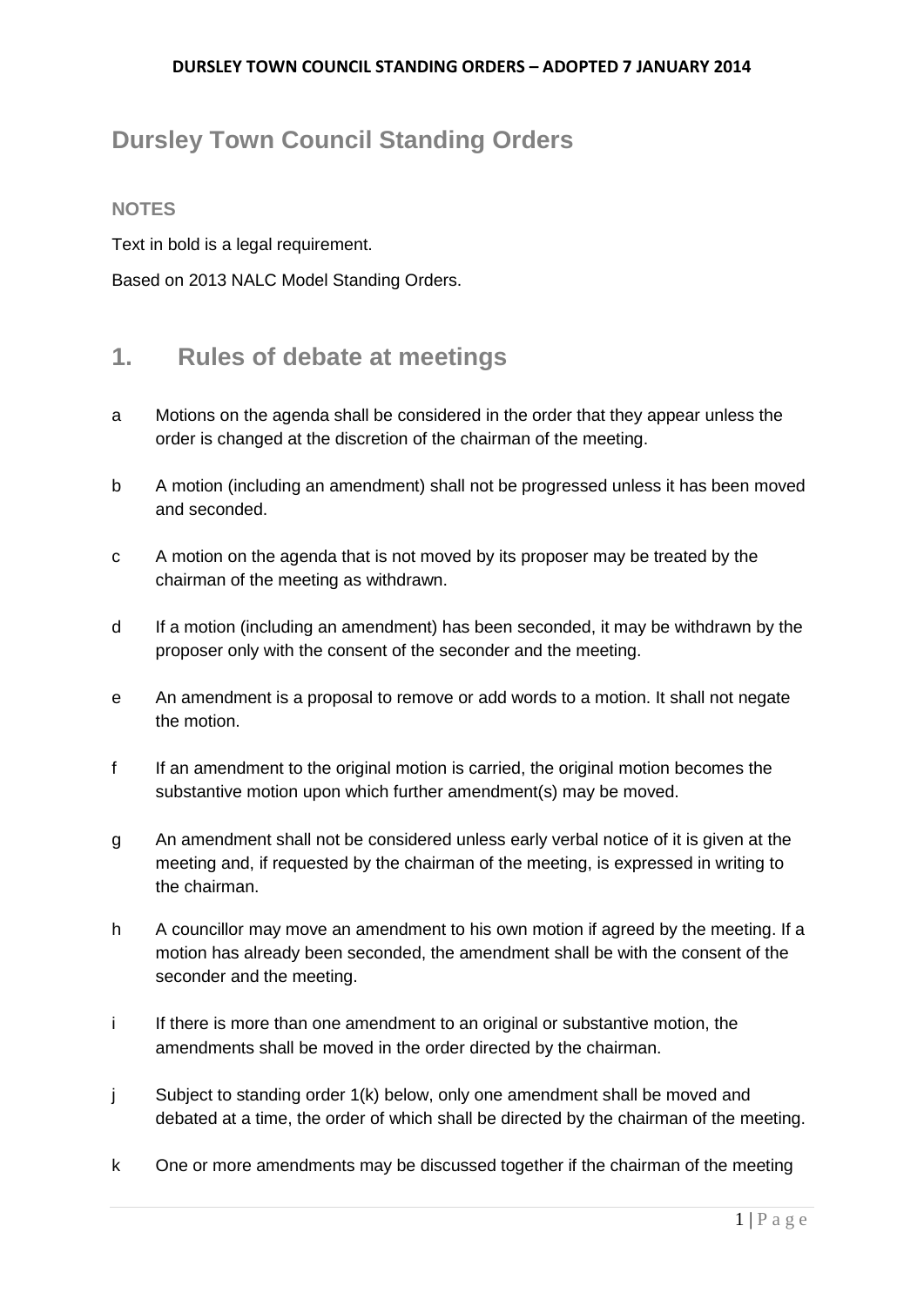considers this expedient but each amendment shall be voted upon separately.

- l A councillor may not move more than one amendment to an original or substantive motion.
- m The mover of an amendment has no right of reply at the end of debate on it.
- n Where a series of amendments to an original motion are carried, the mover of the original motion shall have a right of reply either at the end of debate of the first amendment or at the very end of debate on the final substantive motion immediately before it is put to the vote.
- o Unless permitted by the chairman of the meeting, a councillor may speak once in the debate on a motion except:
	- i. to speak on an amendment moved by another councillor;
	- ii. to move or speak on another amendment if the motion has been amended since he last spoke;
	- iii. to make a point of order;
	- iv. to give a personal explanation; or
	- v. in exercise of a right of reply.
- p During the debate of a motion, a councillor may interrupt only on a point of order or a personal explanation and the councillor who was interrupted shall stop speaking. A councillor raising a point of order shall identify the standing order which he considers has been breached or specify the other irregularity in the proceedings of the meeting he is concerned by.
- q A point of order shall be decided by the chairman of the meeting and his decision shall be final.
- r When a motion is under debate, no other motion shall be moved except:
	- i. to amend the motion;
	- ii. to proceed to the next business;
	- iii. to adjourn the debate;
	- iv. to put the motion to a vote;
	- v. to ask a person to be no longer heard or to leave the meeting;
	- vi. to refer a motion to a committee or sub-committee for consideration;
	- vii. to exclude the public and press;
	- viii. to adjourn the meeting; or
	- ix. to suspend particular standing order(s) excepting those which reflect mandatory statutory requirements.
- s Before an original or substantive motion is put to the vote, the chairman of the meeting shall be satisfied that the motion has been sufficiently debated and that the mover of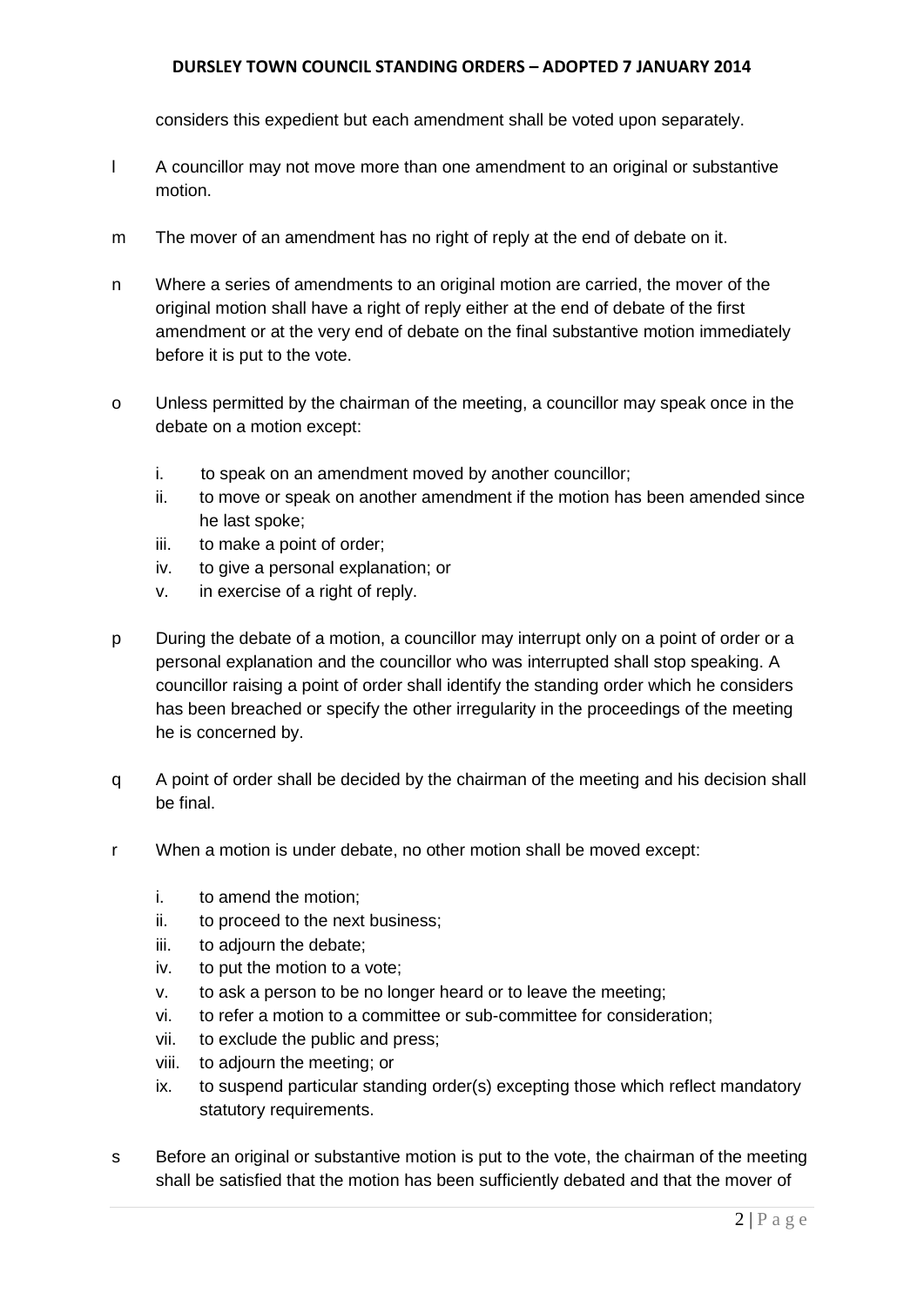the motion under debate has exercised or waived his right of reply.

t Excluding motions moved understanding order 1(r) above, the contributions or speeches by a councillor shall relate only to the motion under discussion and shall not exceed 3 minutes without the consent of the chairman of the meeting.

### **2. Disorderly conduct at meetings**

- a No person shall obstruct the transaction of business at a meeting or behave offensively or improperly. If this standing order is ignored, the chairman of the meeting shall request such person(s) to moderate or improve their conduct.
- b If person(s) disregard the request of the chairman of the meeting to moderate or improve their conduct, any councillor or the chairman of the meeting may move that the person be no longer heard or excluded from the meeting. The motion, if seconded, shall be put to the vote without discussion.
- c If a resolution made under standing order 2(b) above is ignored, the chairman of the meeting may take further reasonable steps to restore order or to progress the meeting. This may include temporarily suspending or closing the meeting.

### **3. Meetings generally**

- **Full Council meetings**
- **Committee meetings**
- Sub-committee meetings
- <sup>a</sup> **Meetings shall not take place in premises which at the time of the meeting are used for the supply of alcohol, unless no other premises are available free of charge or at a reasonable cost.**
- <sup>b</sup> **The minimum three clear days for notice of a meeting does not include the day on which notice was issued, the day of the meeting, a Sunday, a day of the Christmas break, a day of the Easter break or of a bank holiday or a day appointed for public thanksgiving or mourning.**
	- <sup>c</sup> **The minimum three clear days' public notice for a meeting does not include the day on which the notice was issued or the day of the meeting unless the meeting is convened at shorter notice**.
- <sup>d</sup> **Meetings shall be open to the public unless their presence is prejudicial to the public interest by reason of the confidential nature of the business to be transacted or for other special reasons. The public's exclusion from**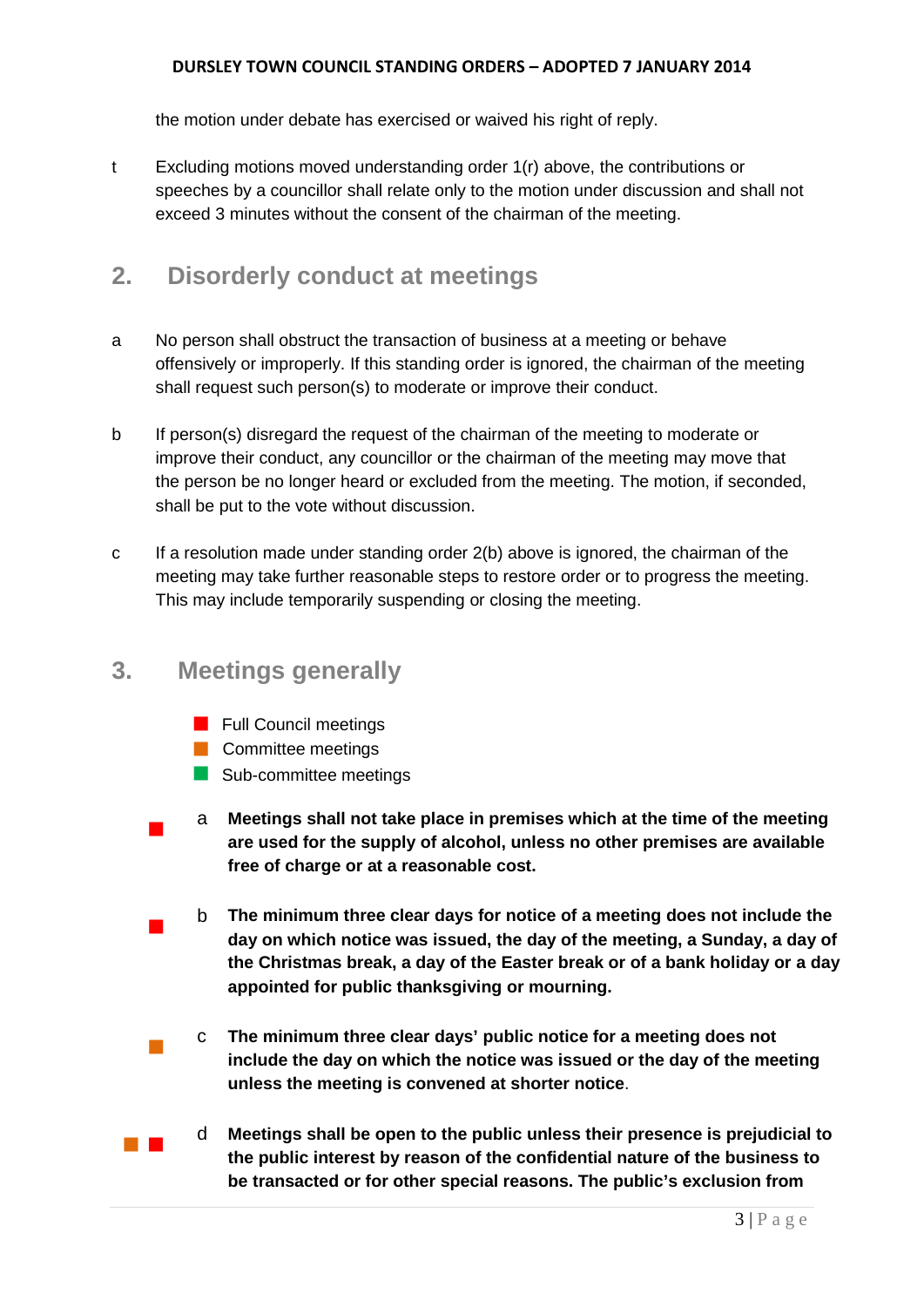### **part or all of a meeting shall be by a resolution which shall give reasons for the public's exclusion.**

- e Members of the public may make representations, answer questions and give evidence at a meeting which they are entitled to attend in respect of the business on the agenda.
- f The period of time designated for public participation at a meeting in accordance with standing order 3(e) above shall not exceed 3 minutes unless directed by the chairman of the meeting.
- g Subject to standing order 3(f) above, a member of the public shall not speak for more than 3 minutes (5 minutes maximum per topic if there is more than one speaker).
- h In accordance with standing order 3(e) above, a question shall not require a response at the meeting nor start a debate on the question. The chairman of the meeting may direct that a written or oral response be given.
- i A person shall raise his hand when requesting to speak and stand when speaking (except when a person has a disability or is likely to suffer discomfort). The chairman of the meeting may at any time permit a person to be seated when speaking.
- j A person who speaks at a meeting shall direct his comments to the chairman of the meeting.
- k Only one person is permitted to speak at a time. If more than one person wants to speak, the chairman of the meeting shall direct the order of speaking.
- <sup>l</sup> **Photographing, recording, broadcasting or transmitting the proceedings of a meeting by any means is not permitted without the Council's** prior written **consent**.
	- <sup>m</sup> **The press shall be provided with reasonable facilities for the taking of their report of all or part of a meeting at which they are entitled to be present**.
	- <sup>n</sup> **Subject to standing orders which indicate otherwise, anything authorised or required to be done by, to or before the Chairman of the Council may in his absence be done by, to or before the Vice-Chairman of the Council (if any).**
		- <sup>o</sup> **The Chairman, if present, shall preside at a meeting. If the Chairman is absent from a meeting, the Vice-Chairman, if present, shall preside. If both**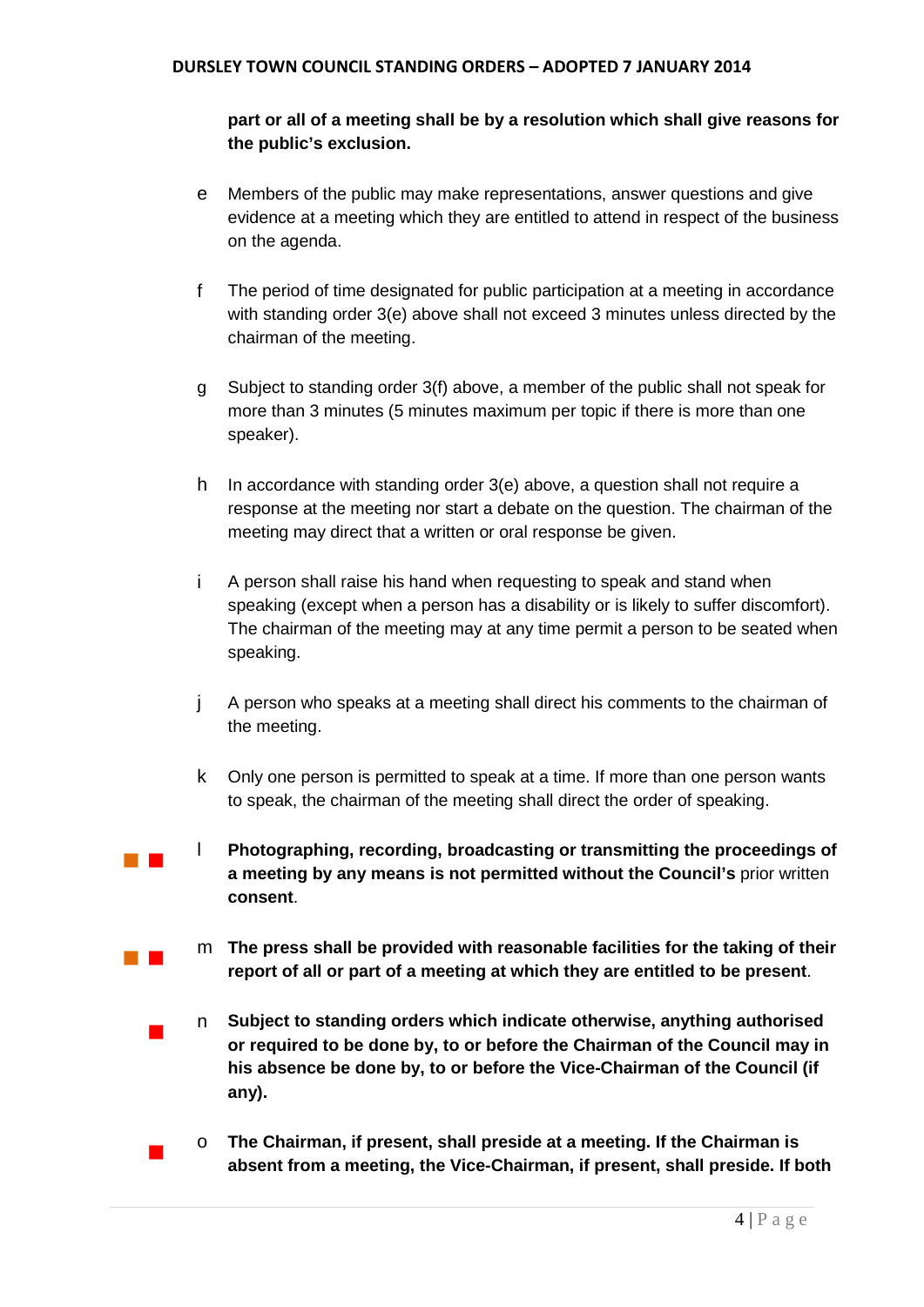**the Chairman and the Vice-Chairman are absent from a meeting, a councillor as chosen by the councillors present at the meeting shall preside at the meeting.**

- **p Subject to a meeting being quorate, all questions at a meeting shall be decided by a majority of the councillors or councillors with voting rights present and voting.**
- **The chairman of a meeting may give an original vote on any matter put to the vote, and in the case of an equality of votes may exercise his casting vote whether or not he gave an original vote.** *See standing orders 5(i) and (j) below for the different rules that apply in the election of the Chairman of the Council at the annual meeting of the council.*
	- r **Unless standing orders provide otherwise, voting on a question shall be by a show of hands. At the request of a councillor, the voting on any question shall be recorded so as to show whether each councillor present and voting gave his vote for or against that question.** Such a request shall be made before moving on to the next item of business on the agenda.
	- s The minutes of a meeting shall include an accurate record of the following:
		- i. the time and place of the meeting;
		- ii. the names of councillors present and absent;
		- iii. interests that have been declared by councillors and non-councillors with voting rights;
		- iv. whether a councillor or non-councillor with voting rights left the meeting when matters that they held interests in were being considered;
		- v. if there was a public participation session; and
		- vi. the resolutions made.
- 

 <sup>t</sup> **A councillor or a non-councillor with voting rights who has a disclosable pecuniary interest or another interest as set out in the council's code of conduct in a matter being considered at a meeting is subject to statutory limitations or restrictions under the code on his right to participate and vote on that matter.**

> <sup>u</sup> **No business may be transacted at a meeting unless at least one-third of the whole number of members of the council are present and in no case shall the quorum of a meeting be less than three.**

*See standing order 4d(viii) below for the quorum of a committee or sub-committee meeting.* 

**IF A BUDGE IN A MEET A MEET A MEET A MEET A MEET A MEET A MEET A MEET AND THE INCOLLET A MEET A MEET A MEET AND** the meeting shall be closed. The business on the agenda for the meeting shall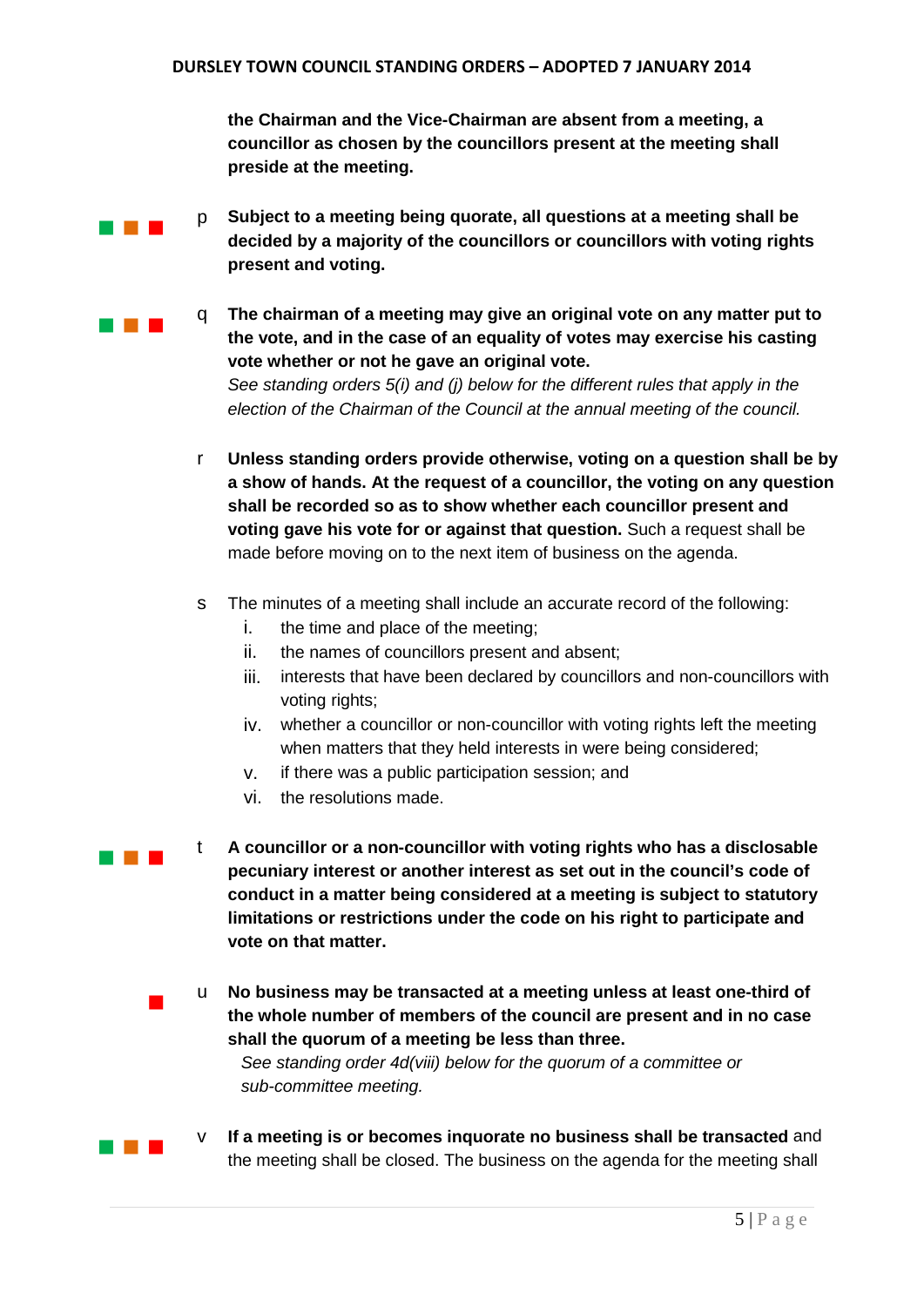be adjourned to another meeting.

w A maximum number of 4 meetings shall be held on any one night, to finish before 10pm, unless in exceptional circumstances and by prior agreement of both councillors and staff present.

## **4. Committees and sub-committees**

- a **Unless the council determines otherwise, a committee may appoint a subcommittee whose terms of reference and members shall be determined by the committee.**
- b **The members of a committee may include non-councillors unless it is a committee which regulates and controls the finances of the council.**
- c **Unless the council determines otherwise, all the members of an advisory committee and a sub-committee of the advisory committee may be noncouncillors.**
- d The council may appoint standing committees or other committees as may be necessary, and:
	- i. shall determine their terms of reference;
	- ii. shall determine the number and time of the ordinary meetings of a standing committee up until the date of the next annual meeting of full council;
	- iii. shall permit a committee, other than in respect of the ordinary meetings of a committee, to determine the number and time of its meetings;
	- iv. shall, subject to standing orders 4(b) and (c) above, appoint and determine the terms of office of members of such a committee;
	- v. may, subject to standing orders 4(b) and (c) above, appoint and determine the terms of office of the substitute members to a committee whose role is to replace the ordinary members at a meeting of a committee if the ordinary members of the committee confirm to the Proper Officer 2 days before the meeting that they are unable to attend;
	- vi. shall permit a standing committee, to appoint its own chairman at the first meeting of the committee;
	- vii. shall permit a committee other than a standing committee, to appoint its own chairman at the first meeting of the committee;
	- viii. shall determine the place, notice requirements and quorum for a meeting of a committee and a sub-committee which shall be no less than three;
	- ix. shall determine if the public may participate at a meeting of a committee;
	- x. shall determine if the public and press are permitted to attend the meetings of a sub-committee and also the advance public notice requirements, if any, required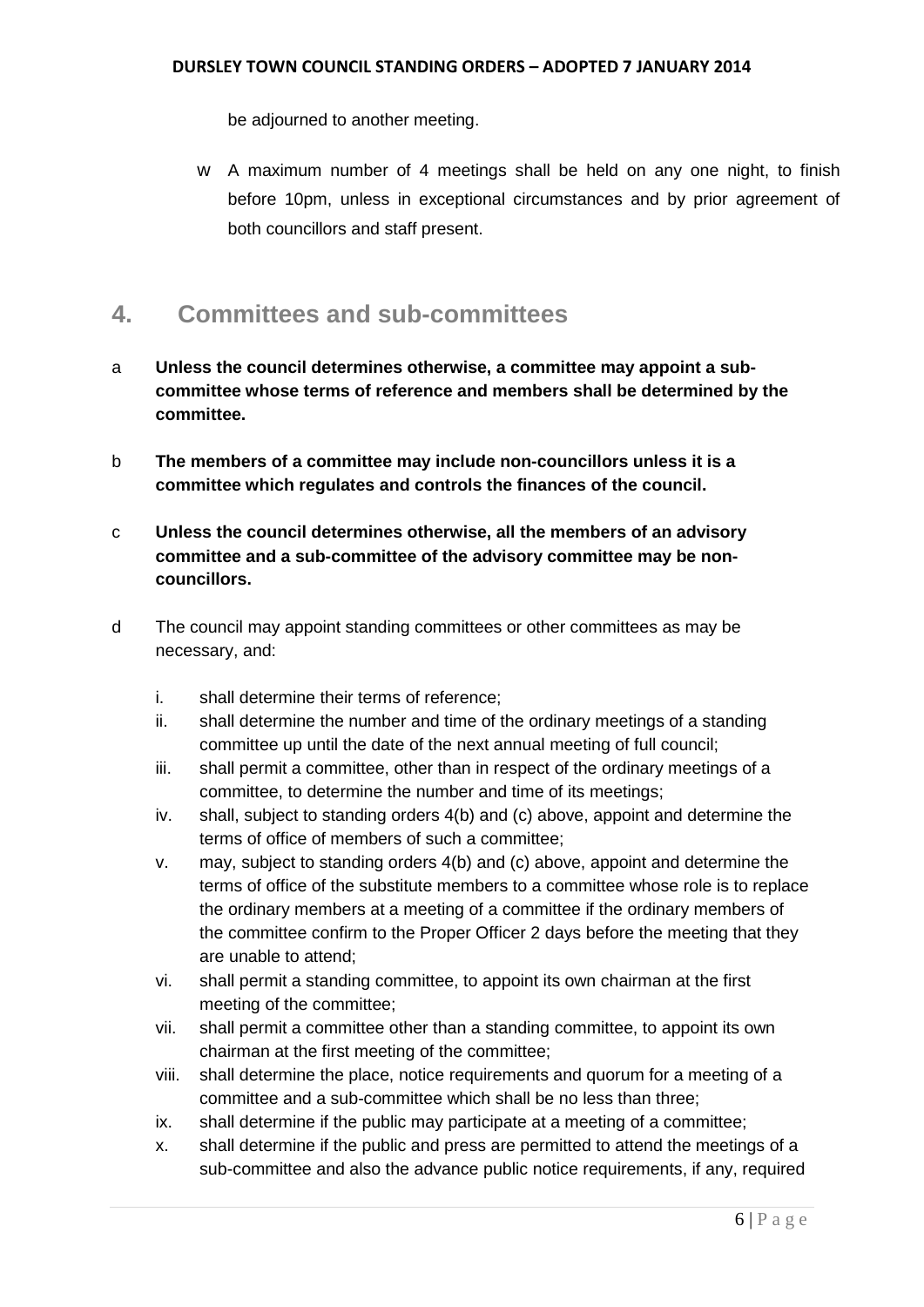for the meetings of a sub-committee;

- xi. shall determine if the public may participate at a meeting of a sub-committee that they are permitted to attend; and
- xii. may dissolve a committee.
- **e** The Mayor and Deputy Mayor may choose to be ex-officio members of each Standing Committee if they so wish.
- **f** The Chairman and Vice-Chairman of the committee shall be members of every sub-committee appointed by it.

### **5. Ordinary council meetings**

- **a In an election year, the annual meeting of the council shall be held on or within 14 days following the day on which the new councillors elected take office.**
- **b In a year which is not an election year, the annual meeting of a council shall be held on such day in May as the council may direct.**
- c **If no other time is fixed, the annual meeting of the council shall take place at 6pm.**
- d **In addition to the annual meeting of the council, at least three other ordinary meetings shall be held in each year on such dates and times as the council directs.**
- **e The first business conducted at the annual meeting of the council shall be the election of the Chairman and Vice-Chairman (if any) of the Council.**
- f The Chairman and Vice-Chairman of Dursley Town Council shall be known as the Town Mayor and Deputy Town Mayor
- **g The Chairman of the Council, unless he has resigned or becomes disqualified, shall continue in office and preside at the annual meeting until his successor is elected at the next annual meeting of the council.**
- **h The Vice-Chairman of the Council, if any, unless he resigns or becomes disqualified, shall hold office until immediately after the election of the Chairman of the Council at the next annual meeting of the council.**
- **i In an election year, if the current Chairman of the Council has not been re-elected as a member of the council, he shall preside at the meeting until a successor Chairman of the Council has been elected. The current Chairman of the Council**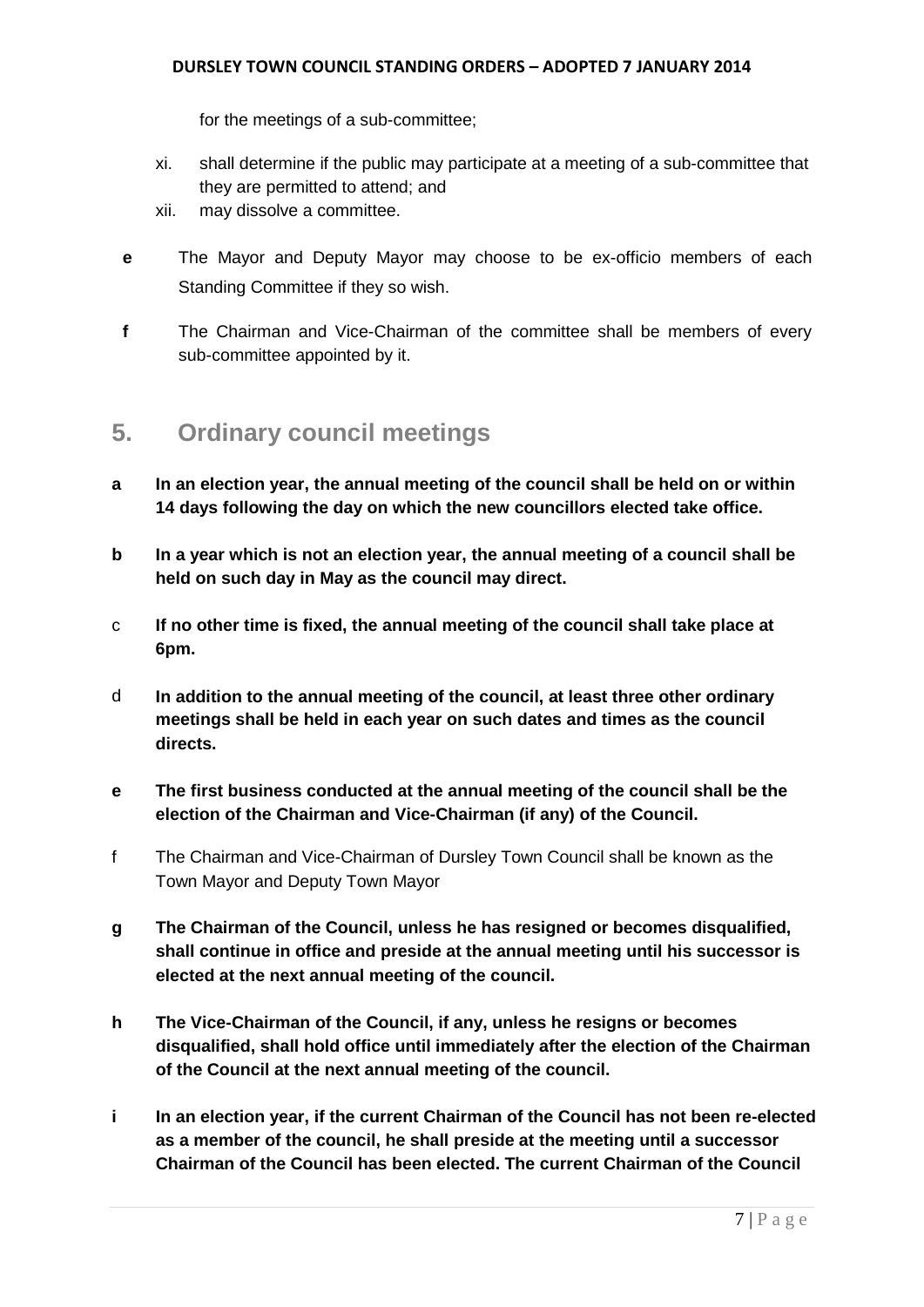**shall not have an original vote in respect of the election of the new Chairman of the Council but must give a casting vote in the case of an equality of votes.**

- **j In an election year, if the current Chairman of the Council has been re-elected as a member of the council, he shall preside at the meeting until a new Chairman of the Council has been elected. He may exercise an original vote in respect of the election of the new Chairman of the Council and must give a casting vote in the case of an equality of votes.**
- k Following the election of the Chairman of the Council and Vice-Chairman of the Council at the annual meeting of the council, the business of the annual meeting shall include:
	- i. **In an election year, delivery by the Chairman of the Council and councillors of their acceptance of office forms unless the council resolves for this to be done at a later date**. **In a year which is not an election year, delivery by the Chairman of the Council of his acceptance of office form unless the council resolves for this to be done at a later date;**
	- ii. Confirmation of the accuracy of the minutes of the last meeting of the council;
	- iii. Receipt of the minutes of the last meeting of a committee;
	- iv. Consideration of the recommendations made by a committee;
	- v. Review of delegation arrangements to committees, sub-committees, staff and other local authorities;
	- vi. Review of the terms of reference for committees;
	- vii. Appointment of members to existing committees;
	- viii. Appointment of any new committees in accordance with standing order 4 above;
	- ix. Review and adoption of appropriate standing orders and financial regulations;
	- x. Review of arrangements, including any charters and agency agreements, with other local authorities and review of contributions made to expenditure incurred by other local authorities;
	- xi. Review of representation on or work with external bodies and arrangements for reporting back;
	- xii. In an election year, to make arrangements with a view to the council becoming eligible to exercise the general power of competence in the future;
	- xiii. Review of inventory of land and assets including buildings and office equipment;
	- xiv. Confirmation of arrangements for insurance cover in respect of all insured risks;
	- xv. Review of the council's and/or staff subscriptions to other bodies;
	- xvi. Review of the council's complaints procedure;
	- xvii. Review of the council's procedures for handling requests made under the Freedom of Information Act 2000 and the Data Protection Act 1998;
	- xviii. Review of the council's policy for dealing with the press/media; and Determining the time and place of ordinary meetings of the full council up to and including the next annual meeting of full council.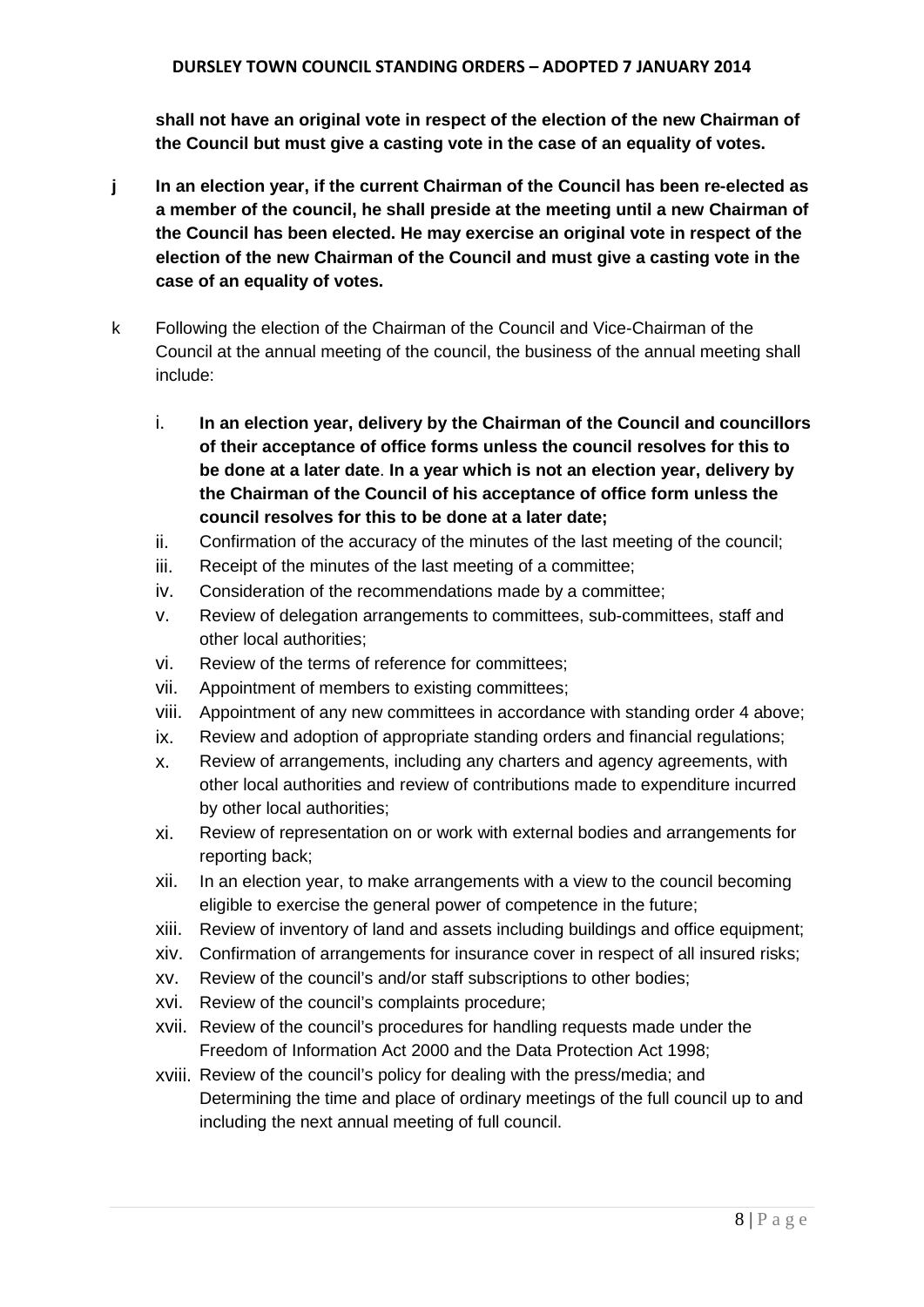# **6. Extraordinary meetings of the council and committees and sub-committees**

- **a The Chairman of the Council may convene an extraordinary meeting of the council at any time.**
- b **If the Chairman of the Council does not or refuses to call an extraordinary meeting of the council within seven days of having been requested in writing to do so by two councillors, any two councillors may convene an extraordinary meeting of the council. The public notice giving the time, place and agenda for such a meeting must be signed by the two councillors.**
- c The chairman of a committee [or a sub-committee] may convene an extraordinary meeting of the committee [or the sub-committee] at any time.
- d If the chairman of a committee [or a sub-committee] does not or refuses to call an extraordinary meeting within 8 days of having been requested by to do so by 2 members of the committee [or the sub-committee], any 2 members of the committee [and the sub-committee] may convene an extraordinary meeting of a committee [and a sub-committee].

## **7. Previous resolutions**

- a A resolution shall not be reversed within six months except either by a special motion, which requires written notice by at least one-third of the whole number of members of the council to be given to the Proper Officer in accordance with standing order 9 below, or by a motion moved in pursuance of the recommendation of a committee or a sub-committee.
- b When a motion moved pursuant to standing order 7(a) above has been disposed of, no similar motion may be moved within a further six months.

# **8. Voting on appointments**

a Where more than two persons have been nominated for a position to be filled by the council and none of those persons has received an absolute majority of votes in their favour, the name of the person having the least number of votes shall be struck off the list and a fresh vote taken. This process shall continue until a majority of votes is given in favour of one person. A tie in votes may be settled by the casting vote exerciseable by the chairman of the meeting.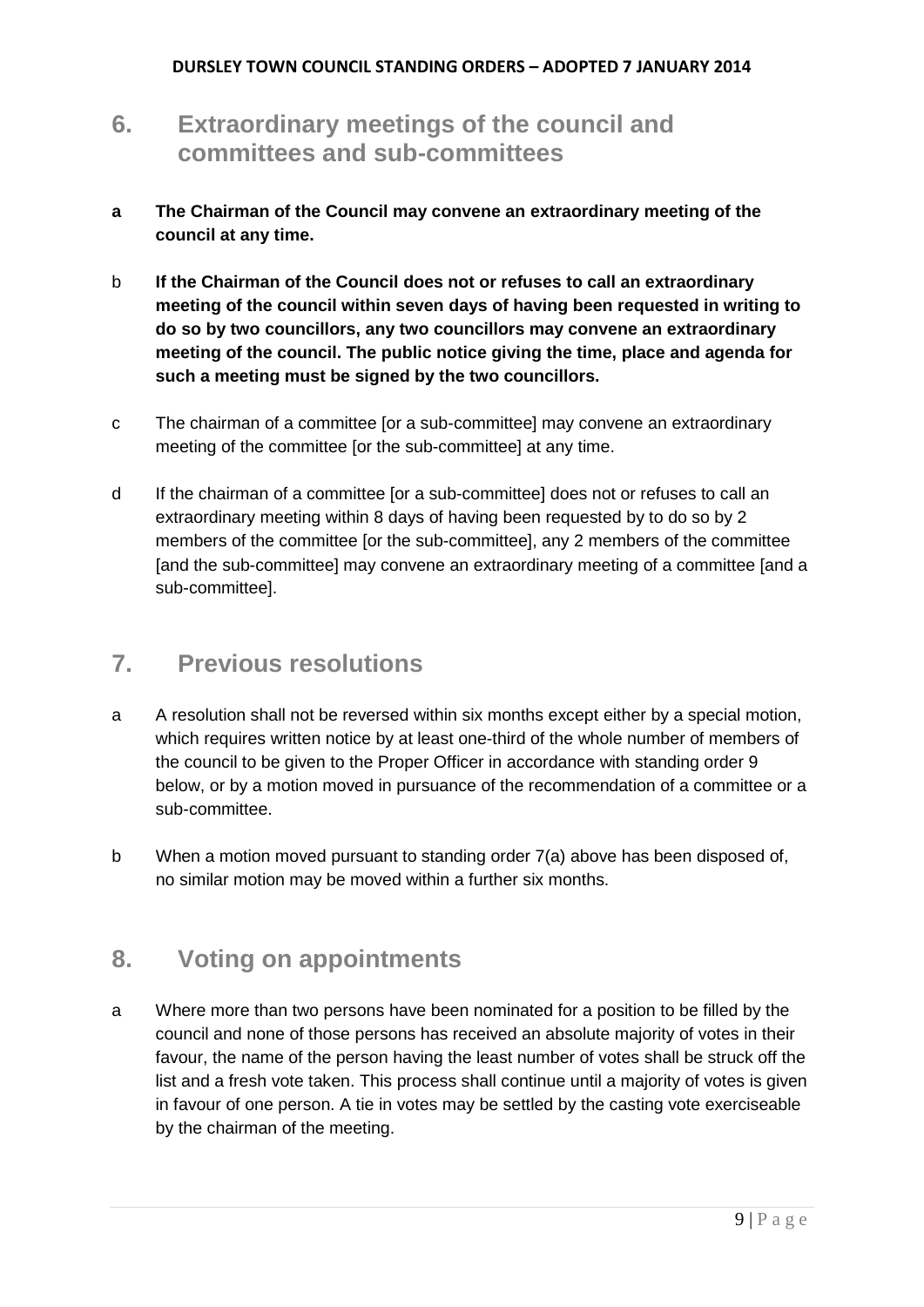# **9. Motions for a meeting that require written notice to be given to the Proper Officer**

- a A motion shall relate to the responsibilities of the meeting which it is tabled for and in any event shall relate to the performance of the council's statutory functions, powers and obligations or an issue which specifically affects the council's area or its residents.
- b No motion may be moved at a meeting unless it is on the agenda and the mover has given written notice of its wording to the Proper Officer at least 7 clear days before the meeting. Clear days do not include the day of the notice or the day of the meeting.
- c The Proper Officer may, before including a motion on the agenda received in accordance with standing order 9(b) above, correct obvious grammatical or typographical errors in the wording of the motion.
- d If the Proper Officer considers the wording of a motion received in accordance with standing order 9(b) above is not clear in meaning, the motion shall be rejected until the mover of the motion resubmits it in writing to the Proper Officer so that it can be understood at least 7 clear days before the meeting.
- e If the wording or subject of a proposed motion is considered improper, the Proper Officer shall consult with the chairman of the forthcoming meeting or, as the case may be, the councillors who have convened the meeting, to consider whether the motion shall be included in the agenda or rejected.
- f Subject to standing order 9(e) above, the decision of the Proper Officer as to whether or not to include the motion on the agenda shall be final.
- g Motions received shall be recorded in a book for that purpose and numbered in the order that they are received.
- h Motions rejected shall be recorded in a book for that purpose with an explanation by the Proper Officer for their rejection.

## **10. Motions at a meeting that do not require written notice**

- a The following motions may be moved at a meeting without written notice to the Proper Officer:
	- i. to correct an inaccuracy in the draft minutes of a meeting;
	- ii. to move to a vote;
	- iii. to defer consideration of a motion;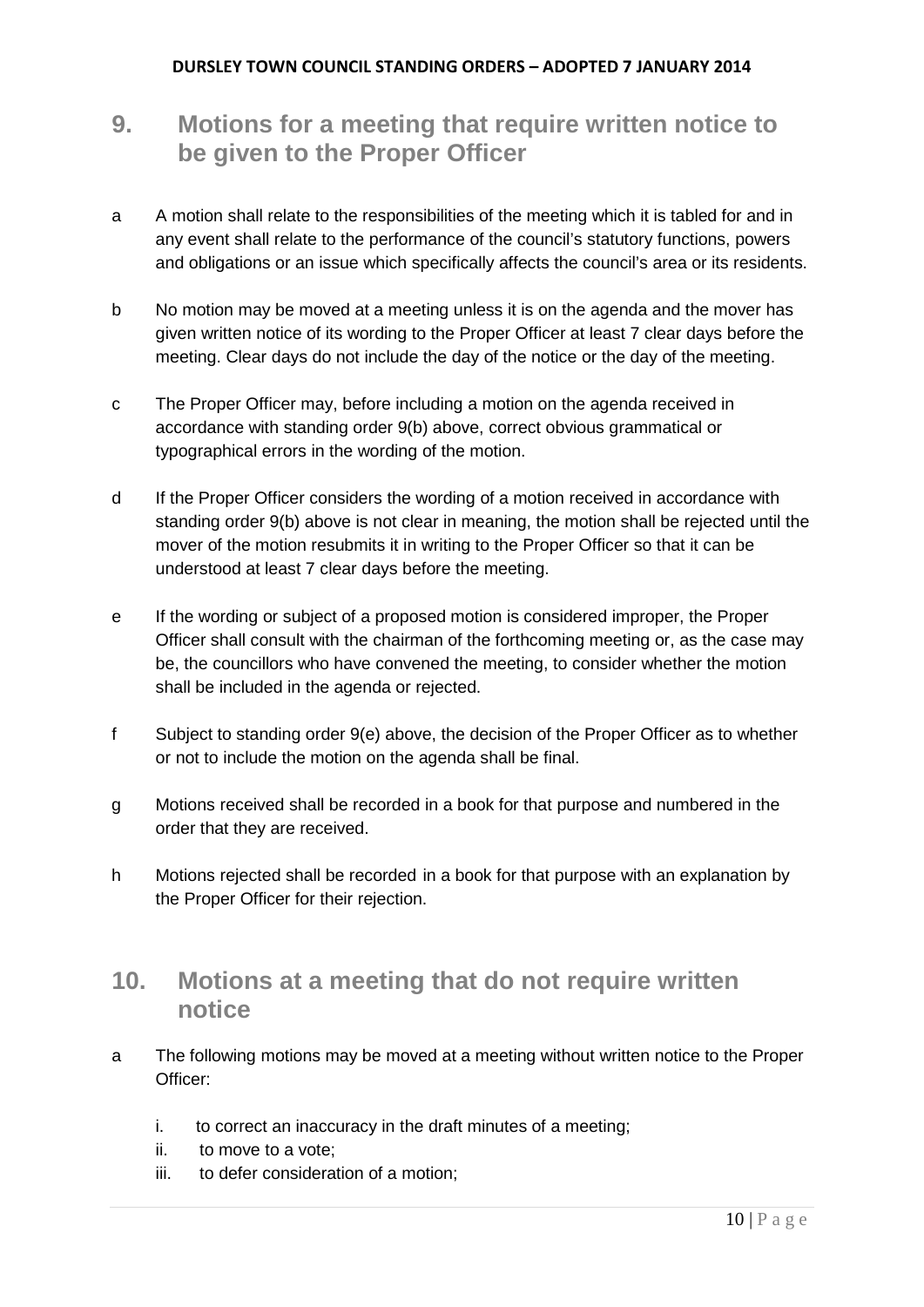- iv. to refer a motion to a particular committee or sub-committee;
- v. to appoint a person to preside at a meeting;
- vi. to change the order of business on the agenda;
- vii. to proceed to the next business on the agenda;
- viii. to require a written report;
- ix. to appoint a committee or sub-committee and their members;
- x. to extend the time limits for speaking;
- xi. to exclude the press and public from a meeting in respect of confidential or sensitive information which is prejudicial to the public interest;
- xii. to not hear further from a councillor or a member of the public;
- xiii. to exclude a councillor or member of the public for disorderly conduct;
- xiv. to temporarily suspend the meeting;
- xv. to suspend a particular standing order (unless it reflects mandatory statutory requirements);
- xvi. to adjourn the meeting; or
- xvii. to close a meeting.

### **11. Handling confidential or sensitive information**

- a The agenda, papers that support the agenda and the minutes of a meeting shall not disclose or otherwise undermine confidential or sensitive information which for special reasons would not be in the public interest.
- b Councillors and staff shall not disclose confidential or sensitive information which for special reasons would not be in the public interest.

### **12. Draft minutes**

- a If the draft minutes of a preceding meeting have been served on councillors with the agenda to attend the meeting at which they are due to be approved for accuracy, they shall be taken as read.
- b There shall be no discussion about the draft minutes of a preceding meeting except in relation to their accuracy. A motion to correct an inaccuracy in the draft minutes shall be moved in accordance with standing order 10(a)(i) above.
- c The accuracy of draft minutes, including any amendment(s) made to them, shall be confirmed by resolution and shall be signed by the chairman of the meeting and stand as an accurate record of the meeting to which the minutes relate.
- d If the chairman of the meeting does not consider the minutes to be an accurate record of the meeting to which they relate, he shall sign the minutes and include a paragraph in the following terms or to the same effect: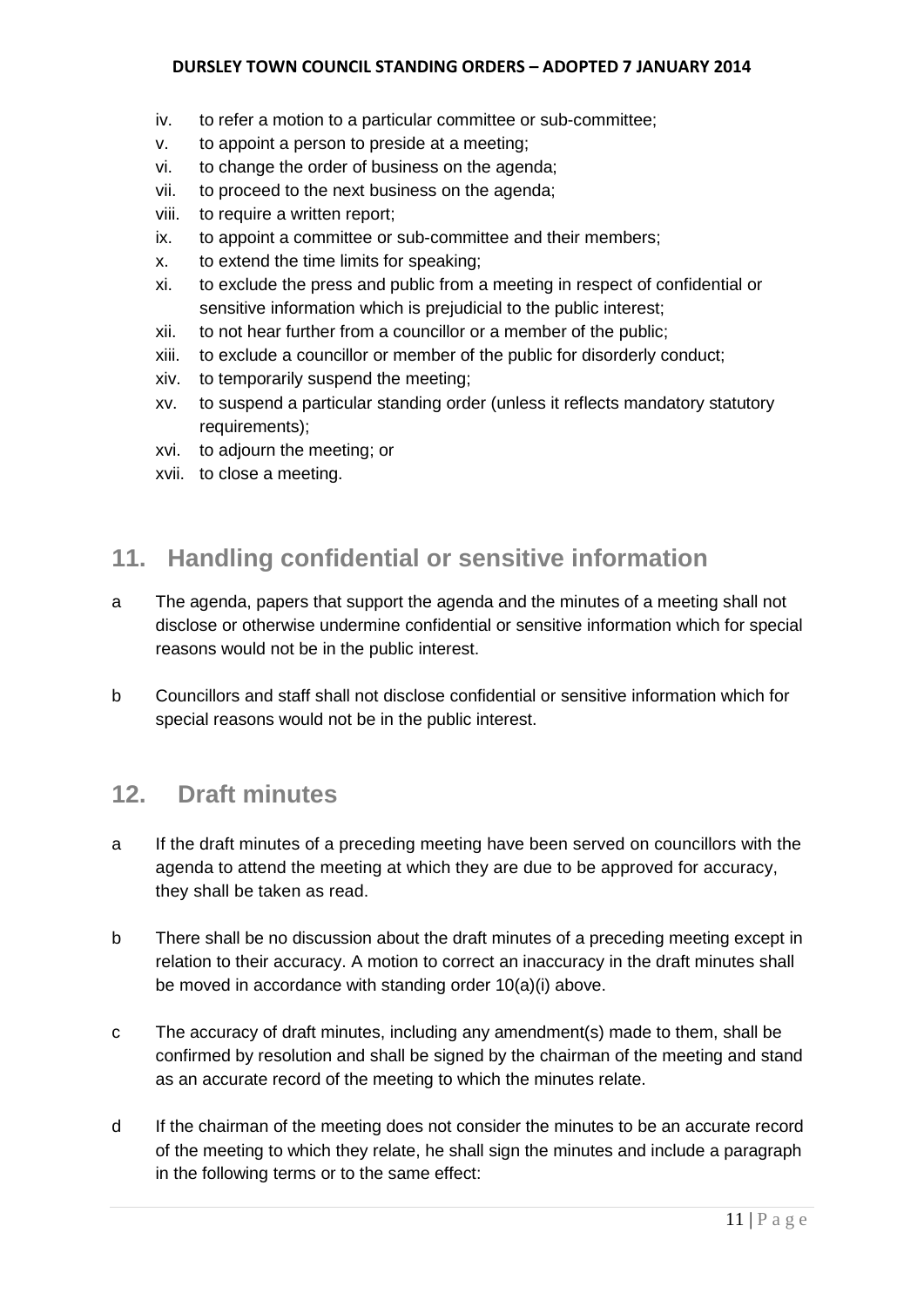"The chairman of this meeting does not believe that the minutes of the meeting of the ( ) held on [date] in respect of ( ) were a correct record but his view was not upheld by the meeting and the minutes are confirmed as an accurate record of the proceedings."

e Upon a resolution which confirms the accuracy of the minutes of a meeting, the draft minutes or recordings of the meeting for which approved minutes exist shall be destroyed.

# **13. Code of conduct and dispensations**

*See also standing order 3(t) above.* 

- a All councillors and non-councillors with voting rights shall observe the code of conduct adopted by the council.
- b Unless he has been granted a dispensation, a councillor or non-councillor with voting rights shall withdraw from a meeting when it is considering a matter in which he has a disclosable pecuniary interest. He may return to the meeting after it has considered the matter in which he had the interest.
- c Unless he has been granted a dispensation, a councillor or non-councillor with voting rights shall withdraw from a meeting when it is considering a matter in which he has another interest if so required by the council's code of conduct. He may return to the meeting after it has considered the matter in which he had the interest.
- d **Dispensation requests shall be in writing and submitted to the Proper Officer** as soon as possible before the meeting, or failing that, at the start of the meeting for which the dispensation is required.
- e A decision as to whether to grant a dispensation shall be made by a meeting of the council, or committee or sub-committee for which the dispensation is required and that decision is final.
- f A dispensation request shall confirm:
	- i. the description and the nature of the disclosable pecuniary interest or other interest to which the request for the dispensation relates;
	- ii. whether the dispensation is required to participate at a meeting in a discussion only or a discussion and a vote;
	- iii. the date of the meeting or the period (not exceeding four years) for which the dispensation is sought; and
	- iv. an explanation as to why the dispensation is sought.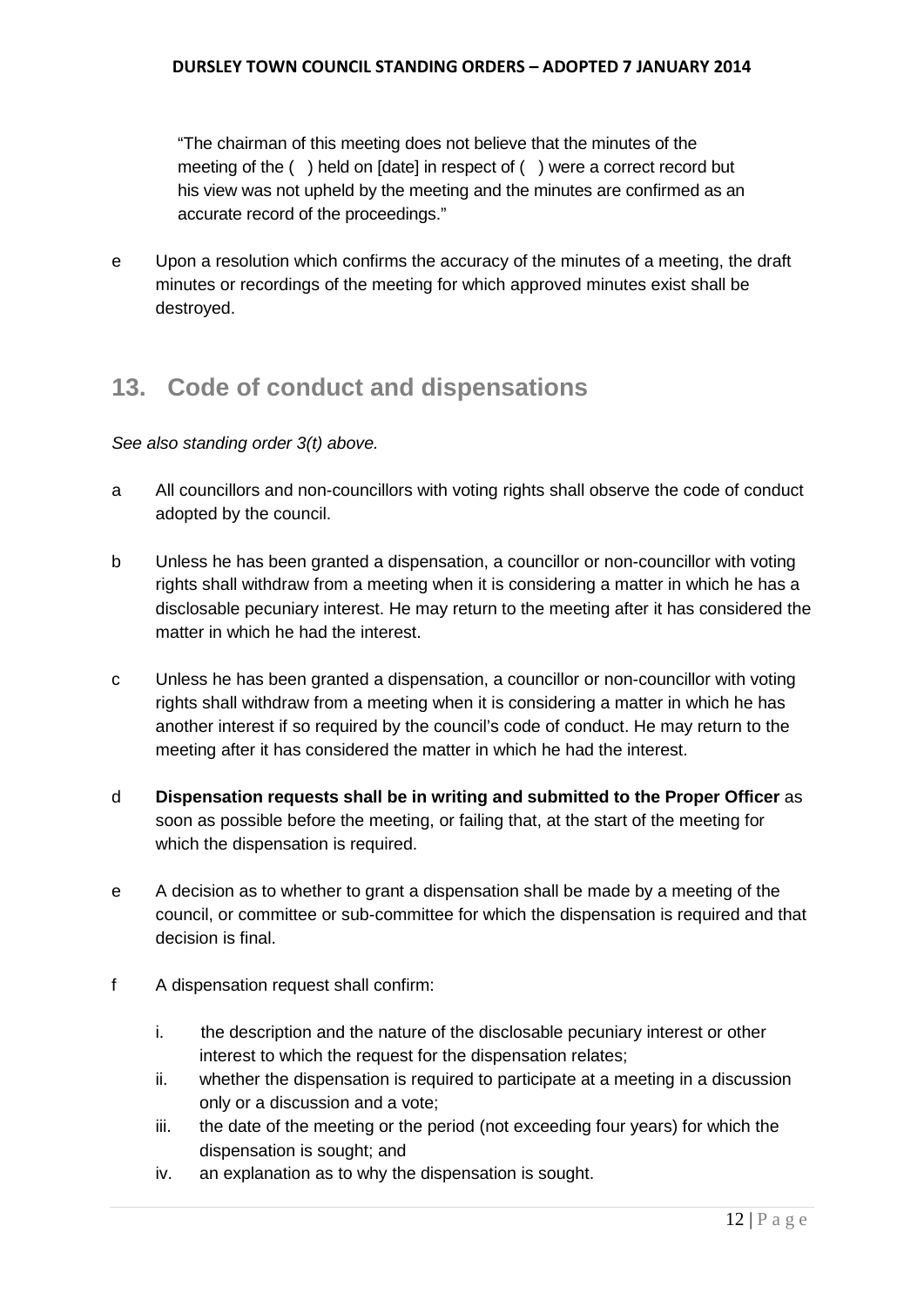- g Subject to standing orders 13(d) and (f) above, dispensations requests shall be considered at the beginning of the meeting of the council, or committee or a sub-committee for which the dispensation is required.
- **h A dispensation may be granted in accordance with standing order 13(e) above if having regard to all relevant circumstances the following applies:**
	- **i. without the dispensation the number of persons prohibited from participating in the particular business would be so great a proportion of the meeting transacting the business as to impede the transaction of the business or**
	- **ii. granting the dispensation is in the interests of persons living in the council's area or**
	- **iii. it is otherwise appropriate to grant a dispensation.**

## **14. Code of conduct complaints**

- a Upon notification by the Stroud District Council that it is dealing with a complaint that a councillor or non-councillor with voting rights has breached the council's code of conduct, the Proper Officer shall, subject to standing order 11 above, report this to the council.
- b Where the notification in standing order 14(a) above relates to a complaint made by the Proper Officer, the Proper Officer shall notify the Chairman of Council of this fact, and the Chairman shall nominate another staff member to assume the duties of the Proper Officer in relation to the complaint until it has been determined and the council has agreed what action, if any, to take in accordance with standing order 14(d) below.
- c The council may:
	- i. provide information or evidence where such disclosure is necessary to progress an investigation of the complaint or is required by law;
	- ii. seek information relevant to the complaint from the person or body with statutory responsibility for investigation of the matter;
- **d Upon notification by Stroud District Council that a councillor or non-councillor with voting rights has breached the council's code of conduct, the council shall consider what, if any, action to take against him. Such action excludes disqualification or suspension from office.**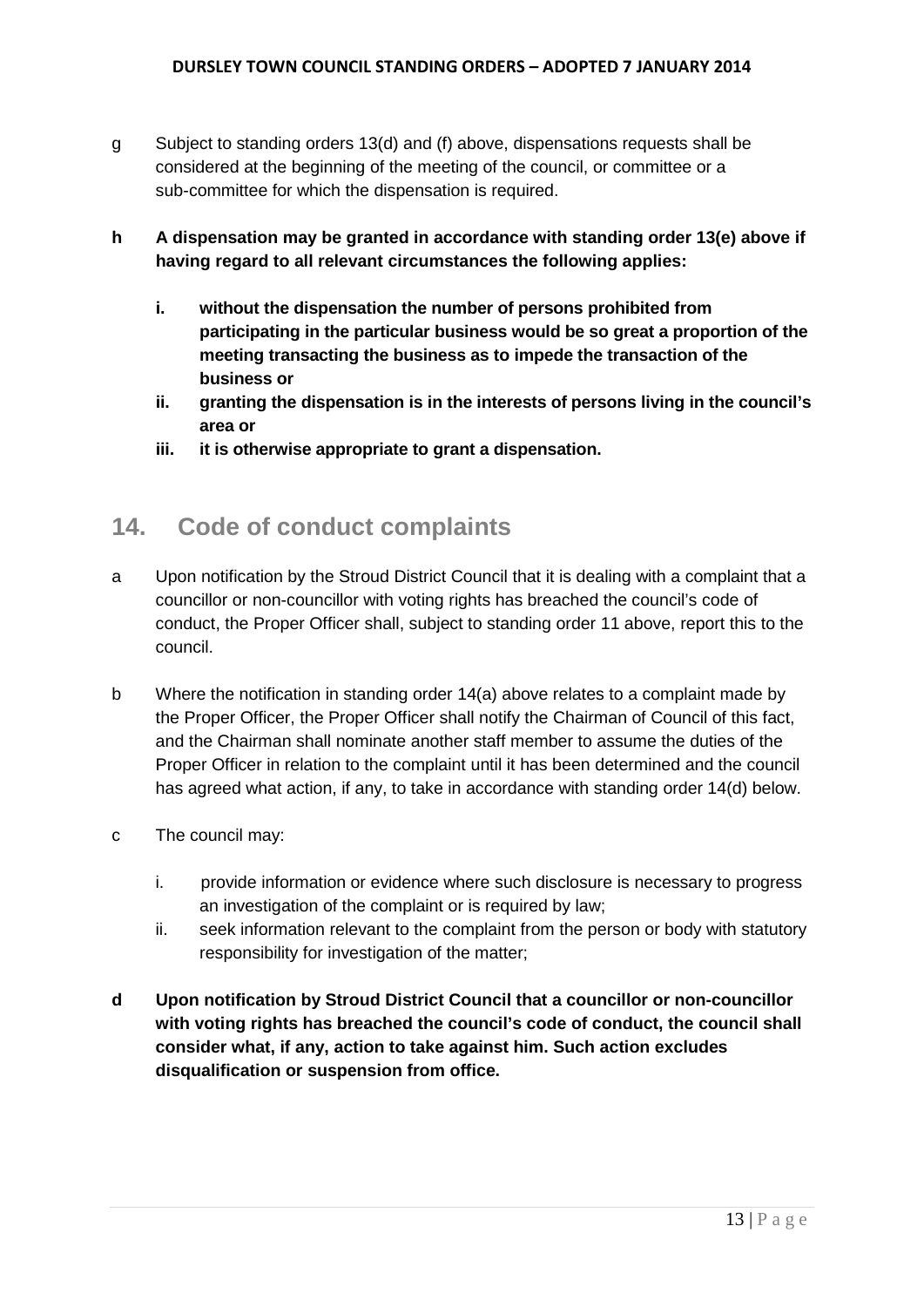### **15. Proper Officer**

- a The Proper Officer shall be either (i) the clerk or (ii) other staff member(s) nominated by the council to undertake the work of the Proper Officer when the Proper Officer is absent.
- b The Proper Officer shall:
	- i. **at least three clear days before a meeting of the council, a committee** and a sub-committee **serve on councillors, by delivery or post at their residences, a signed summons confirming the time, place and the agenda.**  *See standing order 3(b) above for the meaning of clear days for a meeting of a full council and standing order 3 (c) above for a meeting of a committee.*
	- ii. **give public notice of the time, place and agenda at least three clear days before a meeting of the council or a meeting of a committee** or a sub-committee **(provided that the public notice with agenda of an extraordinary meeting of the council convened by councillors is signed by them);**

*See standing order 3(b) above for the meaning of clear days for a meeting of a full council and standing order 3(c) above for a meeting of a committee.*

- iii. subject to standing order 9 above, include on the agenda all motions in the order received unless a councillor has given written notice at least 8 days before the meeting confirming his withdrawal of it;
- iv. **convene a meeting of full council for the election of a new Chairman of the Council, occasioned by a casual vacancy in his office;**
- v. facilitate inspection of the minute book by local government electors;
- vi. **receive and retain copies of byelaws made by other local authorities;**
- vii. retain acceptance of office forms from councillors;
- viii. retain a copy of every councillor's register of interests;
- ix. assist with responding to requests made under the Freedom of Information Act 2000 and Data Protection Act 1998, in accordance with and subject to the council's policies and procedures relating to the same;
- x. receive and send general correspondence and notices on behalf of the council except where there is a resolution to the contrary;
- xi. manage the organisation, storage of, access to and destruction of information held by the council in paper and electronic form;
- xii. arrange for legal deeds to be executed; *See also standing order 22 below.*
- xiii. arrange or manage the prompt authorisation, approval, and instruction regarding any payments to be made by the council in accordance with the council's financial regulations;
- xiv. record every planning application notified to the council and the council's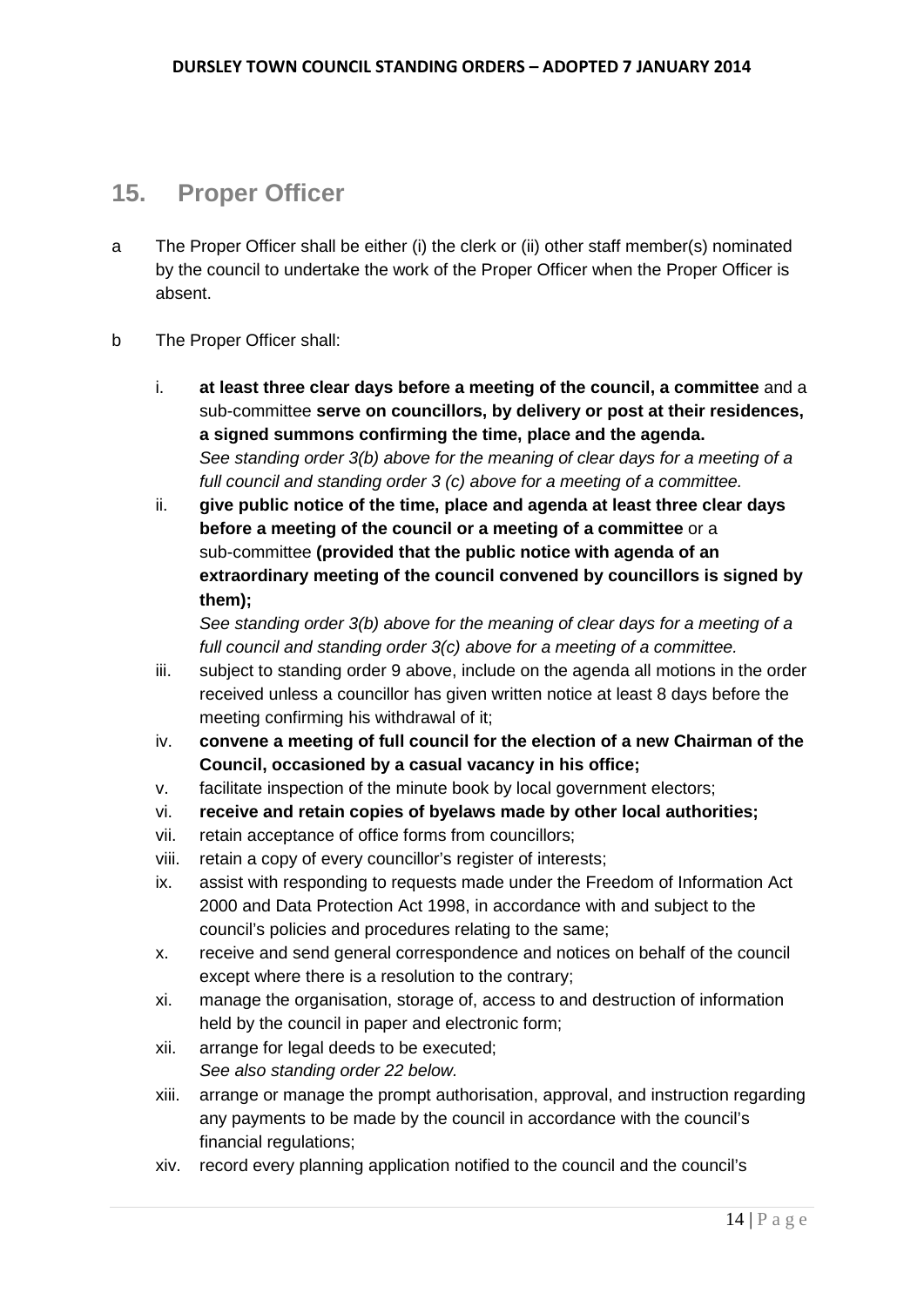response to the local planning authority;

- xv. refer a planning application received by the council to the Chairman or in his absence Vice-Chairman of the Planning Committee within two working days of receipt to facilitate an extraordinary meeting if the nature of a planning application requires consideration before the next ordinary meeting of the Planning committee;
- xvi. manage access to information about the council via the publication scheme; and
- xvii. retain custody of the seal of the council which shall not be used without a resolution to that effect.

*See also standing order 22 below.*

# **16. Responsible Financial Officer**

a The council shall appoint appropriate staff member(s) to undertake the work of the Responsible Financial Officer when the Responsible Financial Officer is absent.

### **17. Accounts and accounting statements**

- a "Proper practices" in standing orders refer to the most recent version of Governance and Accountability for Local Councils – a Practitioners' Guide (England).
- b All payments by the council shall be authorised, approved and paid in accordance with the law, proper practices and the council's financial regulations.
- c The Responsible Financial Officer shall supply to each councillor as soon as practicable after 30 June, 30 September and 31 December in each year a statement to summarise:
	- i. the council's receipts and payments for each quarter;
	- ii. the council's aggregate receipts and payments for the year to date:
	- iii. the balances held at the end of the quarter being reported

and which includes a comparison with the budget for the financial year and highlights any actual or potential overspends.

- d As soon as possible after the financial year end at 31 March, the Responsible Financial Officer shall provide:
	- i. each councillor with a statement summarising the council's receipts and payments for the last quarter and the year to date for information; and
	- ii. to the full council the accounting statements for the year in the form of Section 1 of the annual return, as required by proper practices, for consideration and approval.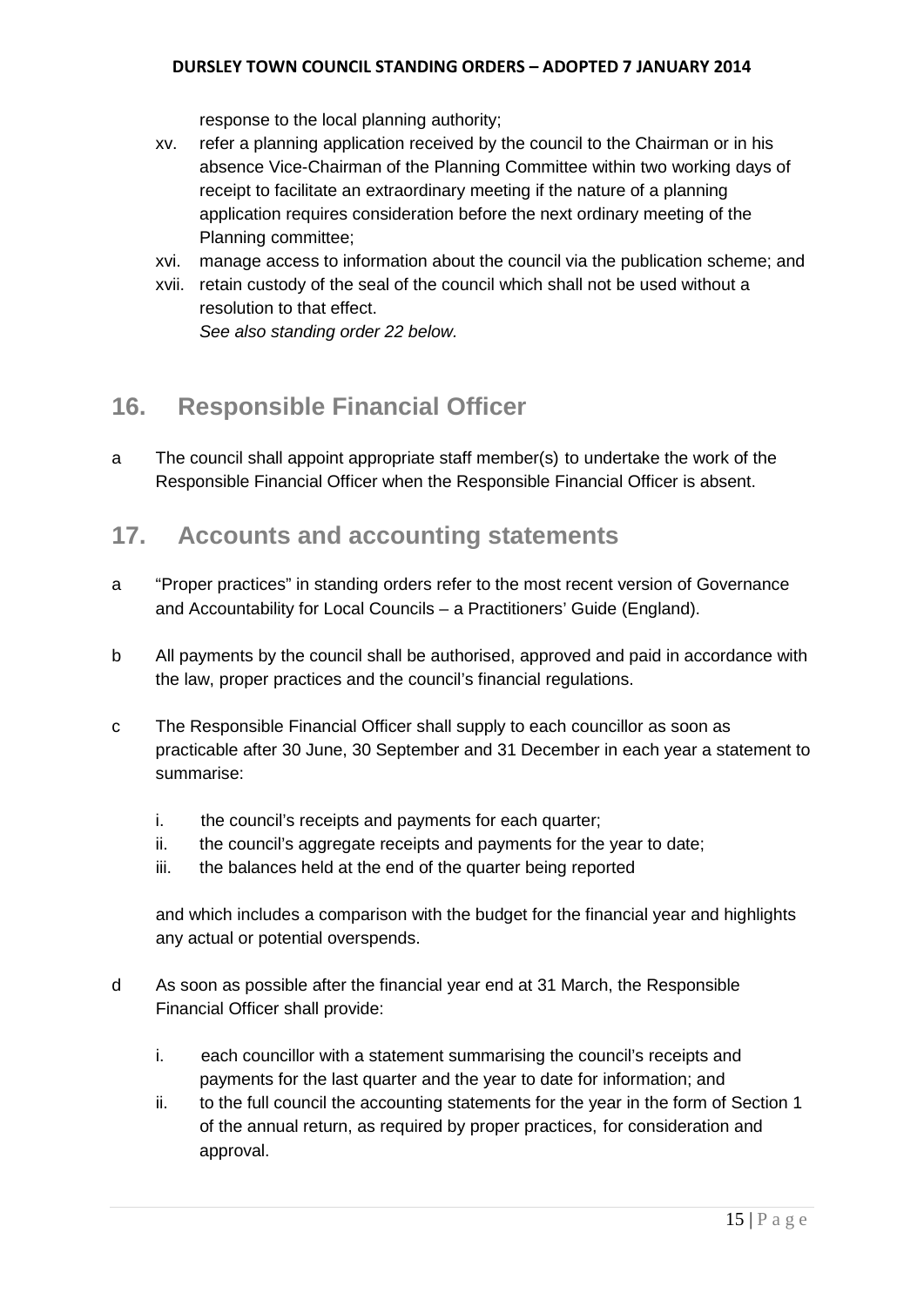e The year end accounting statements shall be prepared in accordance with proper practices and applying the form of accounts determined by the council (receipts and payments, or income and expenditure) for a year to 31 March. A completed draft annual return shall be presented to each councillor before the end of the following month of May. The annual return of the council, which is subject to external audit, including the annual governance statement, shall be presented to council for consideration and formal approval before 30 June.

# **18. Financial controls and procurement**

- a The council shall consider and approve financial regulations drawn up by the Responsible Financial Officer, which shall include detailed arrangements in respect of the following:
	- i. the keeping of accounting records and systems of internal controls;
	- ii. the assessment and management of financial risks faced by the council;
	- iii. the work of the independent internal auditor in accordance with proper practices and the receipt of regular reports from the internal auditor, which shall be required at least annually;
	- iv. the inspection and copying by councillors and local electors of the council's accounts and/or orders of payments; and
	- v. procurement policies (subject to standing order 18(c) below) including the setting of values for different procedures where a contract has an estimated value of less than £60,000.
- b Financial regulations shall be reviewed regularly and at least annually for fitness of purpose.
- c **Financial regulations shall confirm that a proposed contract for the supply of goods, materials, services and the execution of works with an estimated value in excess of** £60,000 **shall be procured on the basis of a formal tender as summarised in standing order 18(d) below.**
- d Subject to additional requirements in the financial regulations of the council, the tender process for contracts for the supply of goods, materials, services or the execution of works shall include, as a minimum, the following steps:
	- i. a specification for the goods, materials, services or the execution of works shall be drawn up;
	- ii. an invitation to tender shall be drawn up to confirm (i) the council's specification (ii) the time, date and address for the submission of tenders (iii) the date of the council's written response to the tender and (iv) the prohibition on prospective contractors contacting councillors or staff to encourage or support their tender outside the prescribed process;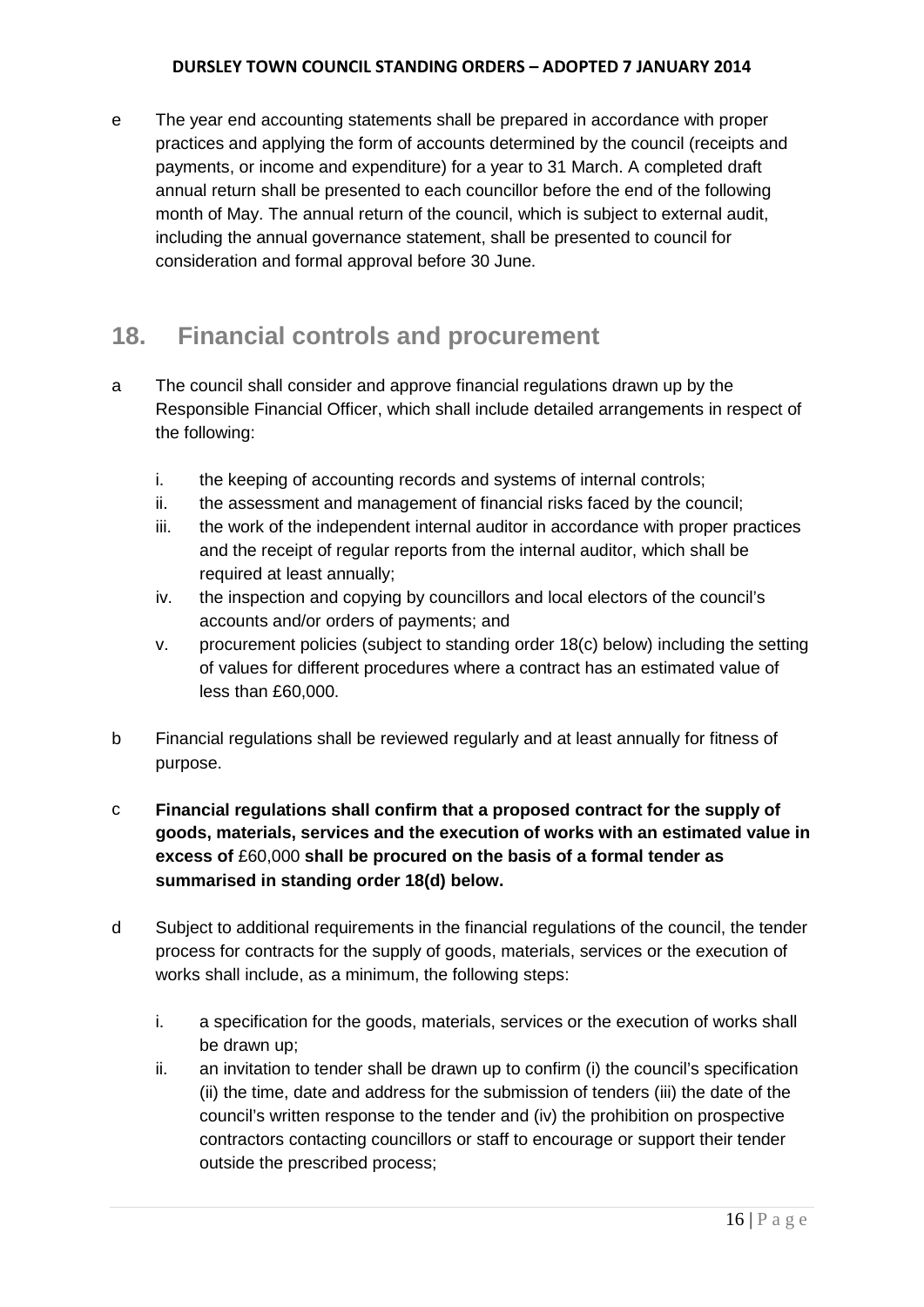- iii. the invitation to tender shall be advertised in a local newspaper and in any other manner that is appropriate;
- iv. tenders are to be submitted in writing in a sealed marked envelope addressed to the Proper Officer;
- v. tenders shall be opened by the Proper Officer in the presence of at least one councillor after the deadline for submission of tenders has passed;
- vi. tenders are to be reported to and considered by the appropriate meeting of the council or a committee or sub-committee with delegated responsibility.
- e Neither the council, nor a committee or a sub-committee with delegated responsibility for considering tenders, is bound to accept the lowest value tender.
- f **Where the value of a contract is likely to exceed £138,893 (or other threshold specified by the Office of Government Commerce from time to time) the council must consider whether the Public Contracts Regulations 2006 (SI No. 5, as amended) and the Utilities Contracts Regulations 2006 (SI No. 6, as amended) apply to the contract and, if either of those Regulations apply, the council must comply with EU procurement rules.**

## **19. Handling staff matters**

- a A matter personal to a member of staff that is being considered by a meeting of council or any committee or any sub-committee is subject to standing order 11 above.
- b Subject to the council's policy regarding absences from work, the council's most senior member of staff shall notify the chairman of the Staff committee or, if he is not available, the vice-chairman of the Staff committee of absence occasioned by illness or other reason and that person shall report such absence to the Staff committee at its next meeting.
- c The chairman of the Staff committee or in his absence, the vice-chairman shall upon a resolution arrange for a review of the performance and annual appraisal of the work of all Council staff. The reviews and appraisals shall be reported in writing and are subject to approval by resolution by the Staff committee.
- d Subject to the council's policy regarding the handling of grievance matters, the council's most senior employee (or other employees) shall contact the chairman of the Staff committee or in his absence, the vice-chairman of the Staff committee in respect of an informal or formal grievance matter, and this matter shall be reported back and progressed by resolution of the Staff committee.
- e Subject to the council's policy regarding the handling of grievance matters, if an informal or formal grievance matter raised by an employee relates to the chairman or vice-chairman of the Staff committee, this shall be communicated to another member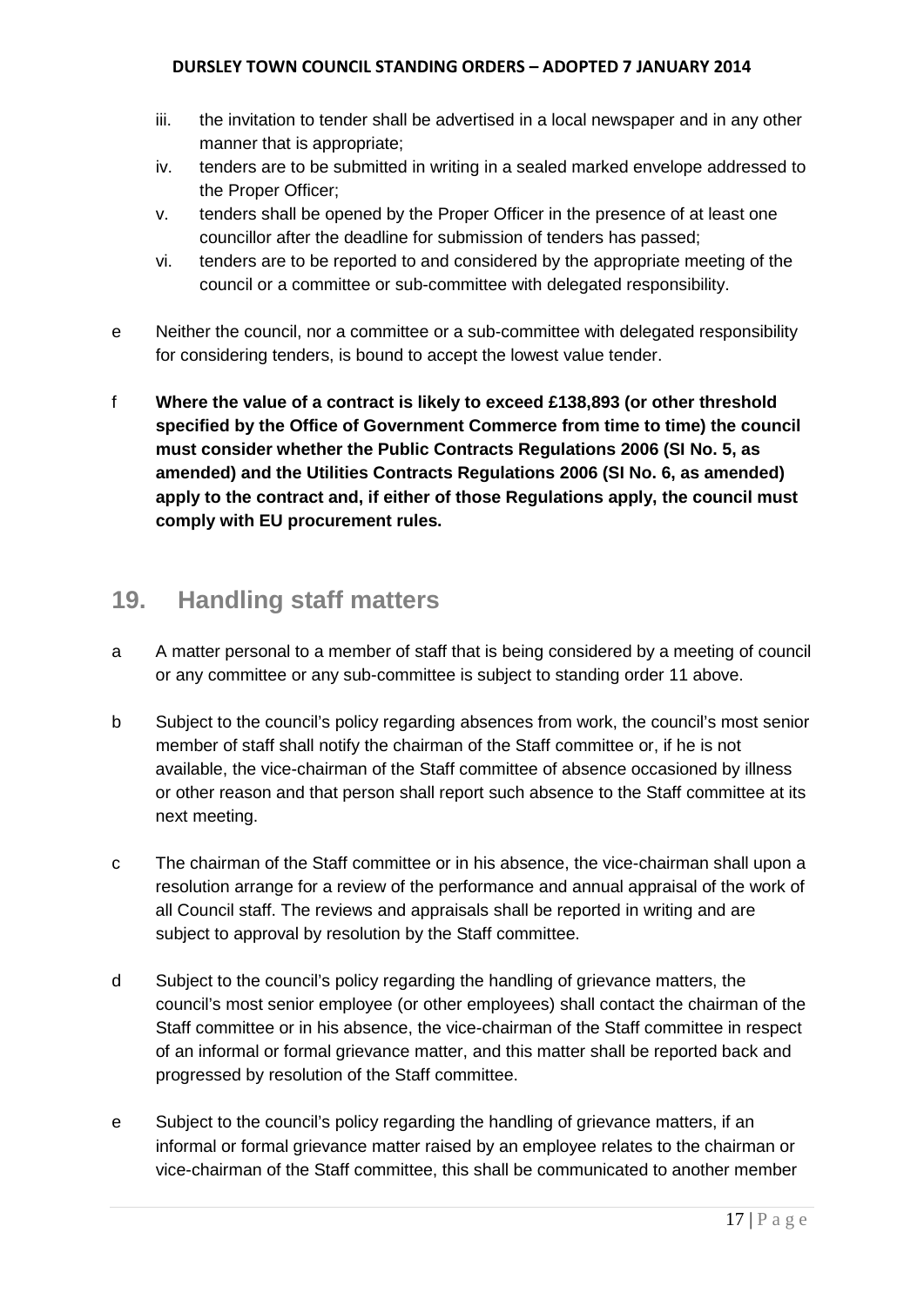of the Staff committee, which shall be reported back and progressed by resolution of the Staff committee.

- f Any persons responsible for all or part of the management of staff shall treat the written records of all meetings relating to their performance, capabilities, grievance or disciplinary matters as confidential and secure.
- g The council shall keep all written records relating to employees secure. All paper records shall be secured and locked and electronic records shall be password protected.
- h Only persons with line management responsibilities shall have access to staff records referred to in standing orders 19(f) and (g) above if so justified.
- i Access and means of access by keys and/or computer passwords to records of employment referred to in standing orders 19(f) and (g) above shall be provided only to the Town Clerk and/or the Chairman of the Staff committee.

# **20. Requests for information**

- a Requests for information held by the council shall be handled in accordance with the council's policy in respect of handling requests under the Freedom of Information Act 2000 and the Data Protection Act 1998.
- b Correspondence from, and notices served by, the Information Commissioner shall be referred by the Proper Officer to the chairman of the Policy and Finance committee. The said committee shall have the power to do anything to facilitate compliance with the Freedom of Information Act 2000.

# **21. Relations with the press/media**

a Requests from the press or other media for an oral or written comment or statement from the Council, its councillors or staff shall be handled in accordance with the Council's policy in respect of relations with the press and/or other media.

# **22. Execution and sealing of legal deeds**

*See also standing orders 15(b)(xii) and (xvii) above.*

a A legal deed shall not be executed on behalf of the council unless authorised by a resolution.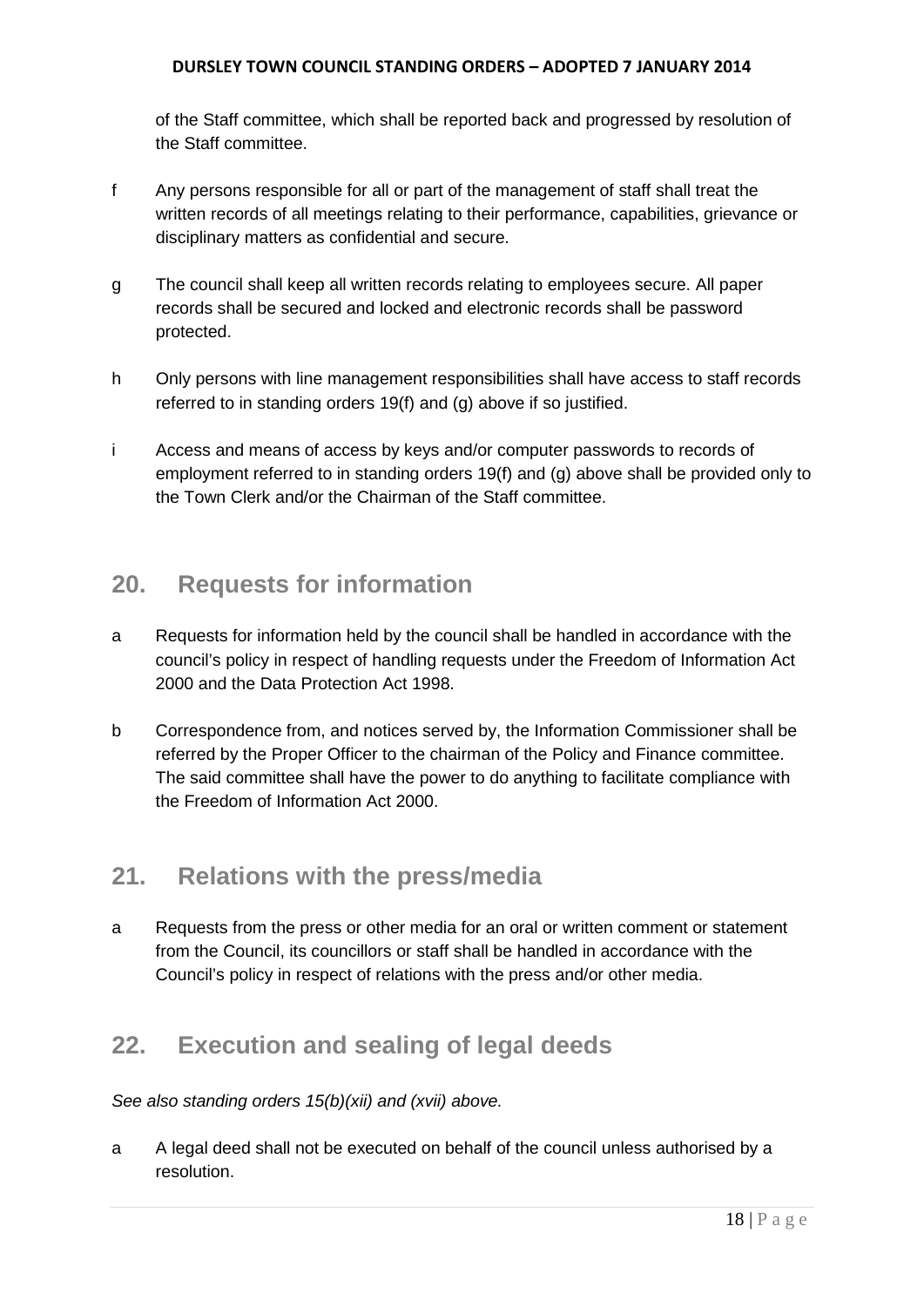**b Subject to standing order 22(a) above, the council's common seal shall alone be used for sealing a deed required by law. It shall be applied by the Proper Officer in the presence of two councillors who shall sign the deed as witnesses.**

### **23. Communicating with District and County or Unitary councillors**

- a An invitation to attend a meeting of the council shall be sent, together with the agenda, to the ward councillors of Stroud District Council and Gloucestershire County Council representing the area of the council.
- b Unless the council determines otherwise, a copy of each letter sent to Stroud District Council or Gloucestershire County Council shall be sent to the ward councillor(s) representing the area of the council.

# **24. Restrictions on councillor activities**

- a. Unless authorised by a resolution, no councillor shall:
	- i. inspect any land and/or premises which the council has a right or duty to inspect; or
	- ii. issue orders, instructions or directions.

# **25. Standing orders generally**

- a All or part of a standing order, except one that incorporates mandatory statutory requirements, may be suspended by resolution in relation to the consideration of an item on the agenda for a meeting.
- b A motion to add to or vary or revoke one or more of the council's standing orders, except one that incorporates mandatory statutory requirements, shall be proposed by a special motion, the written notice by at least one-third of the whole number of members of the council to be given to the Proper Officer in accordance with standing order 9 above.
- c The Proper Officer shall provide a copy of the council's standing orders to a councillor as soon as possible after he has delivered his acceptance of office form.
- d The decision of the chairman of a meeting as to the application of standing orders at the meeting shall be final.